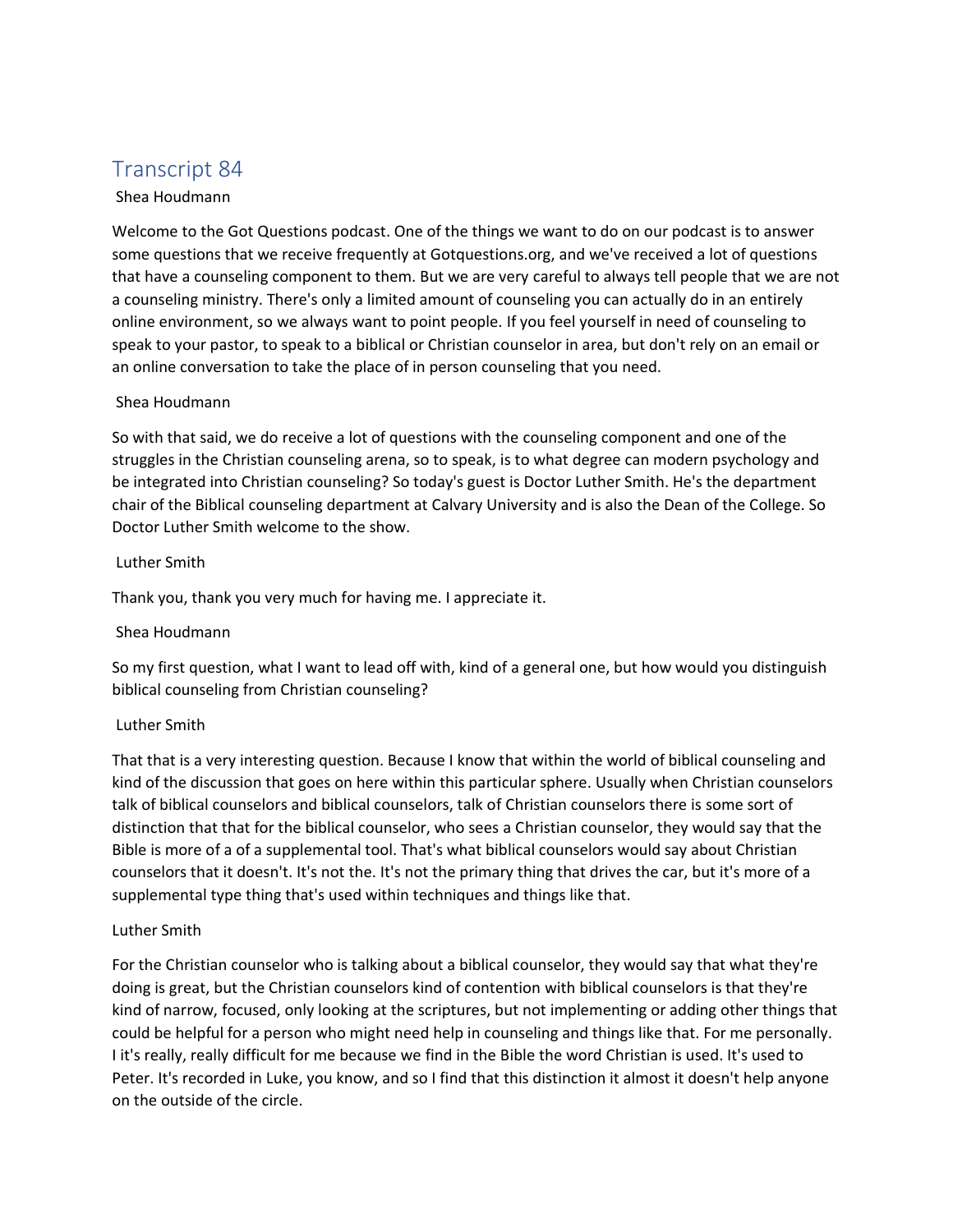#### Luther Smith

I would say that a biblical counselor is a Christian counselor. That a person who and I'm and I'm kind of going away from the distinctions that are made between kind of both camps. That a person who is a Christian, a believer acknowledges the scriptures as the as the authority by which we are, that gives us the substance of man, the substance of humanity, how we are to live, how we are to function. And it just so happens that a believer is also known as a Christian.

## Luther Smith

You know, because they believe in Christ, right? That he is he is Messiah and Lord and God. So I find that this the question I think that needs to be asked before we get into the distinctions is what is psychology? Right and what is it? And is it something that the scripture speaks about?

## Luther Smith

That's really the question before we get into these distinctions because I find that that in both biblical counseling and Christian counseling, it's really easy for us to set up strawmen. You know I'm saying and kind of bludgeon those without actually defining terms.

## Luther Smith

I'm I. I'm not trying to dodge the question, I just I'm trying. I'm trying. I'm trying to be very specific in the question itself. Is for me I don't find these distinctions beneficial because both of them from both sides could be used as a pejorative, and that's not helpful.

# Shea Houdmann

Yeah, and I trust me, I've experienced the exact same thing with this struggle and people from both sides having a caricature of what the other side actually believes and does. So you said a better question would be how about we go with that? What is psychology and what does the Bible say about it.

#### Luther Smith

That's a great question, and I can probably see someone's probably head would explode while we go through this, but psychology itself comes from 2 Greek words, right? Sookie, which is our soul sometimes it's translated mind. Right and and loggos, right the discourse. Just the words to speak, right?

#### Luther Smith

So essentially it is the study or the Speaking of the humans of the soul right, now depending on what worldview you have, you're going to define this term very differently, and I would submit to you that the proper way that biblical that those who have a biblical worldview ought to observe this word is that is that humanity is made up of both material and immaterial, right?

#### Luther Smith

We see the human body. We see the physical aspect of the material aspect of humanity in Genesis 1, right? Where all of the activity that God gives humanity is all physical, right? That they were to rule over creation that they are there to reproduce and fill the earth, right that they were to eat the seed of the plants and things like that. All of that is physical, right? We also observe in Psalm 139, David attributing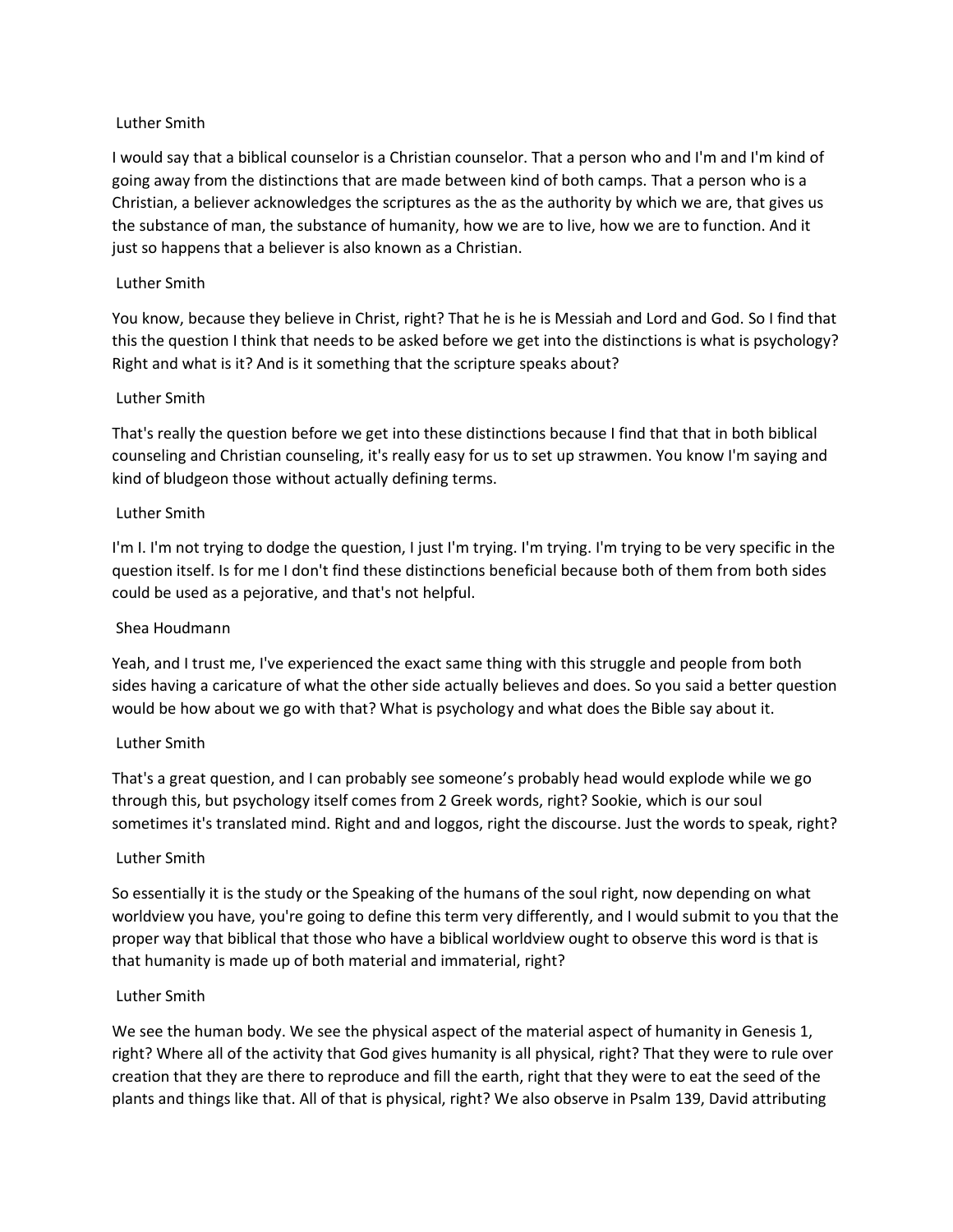the act of conception. The physical making and creation to God himself. So there is a material aspect of humanity that shouldn't be overlooked.

## Luther Smith

There's also an inmaterial too. We see this underscored in Genesis 2 right where God breathed into the nostrils the Breath of Life and Man became a living soul right? We see Proverbs 20:27 that the lamp that the spirit of man is the lamp of the Lord. Right? I'm searching the innermost parts of his being. Even in even in Zachariah chapter 12 verse one we observe that before God gives essentially a judgment to Israel, he kind of pulls this calling card out and summarizes Genesis. That you know this is the Lord who made the heavens and the earth and forms the spirit of man within him. So there are two distinct aspects of humanity. That's clear, right?

#### Luther Smith

I would define psychology from a biblical perspective as the complete aspects of humanity, both material and immaterial. When we talk about psychology from a biblical perspective, we're talking about both aspects of humanity. Material and in material so and the discourse of that. The problem is when you have individuals who come from a different worldview, perhaps, maybe in a worldview that believes that God is not. All they have is the physical.

#### Luther Smith

That's all they accept and all they submit. But we see that the biblical worldview teaches us that there's the material and the in material right? And you can't weigh the in material. You can't measure it. You can't put it in the you know, put it on an X ray. You can't put it in a microscope. You can't see that. That's something that God has revealed, and quite honestly, I mean, he's the one that has the pay grade. So we don't, so I would say that psychology rightly understood through God revealing reality to us by his word is man is physical, but he's also spiritual too.

# Shea Houdmann

So I love how you explain that it makes a lot of sense in my different training. I mean, when I was at Calvary University a long time ago, I took some several different biblical counseling classes and was presented with more biblical counseling focus, and more recently I've taken some other counseling classes in a different school. I thought there were excellent classes. I learned a lot, but it was definitely from a more like integration to standpoint where the professor believes that we can take certain aspects of modern psychology where they're only looking at the physical. And implement that because as you said, there's a soul aspect and there's a physical aspect, and they both impact who we are as a person and how we think, how we feel, etc. So let me just ask you to what degree, if at all, do you think modern psychology can be integrated into a counseling ministry, as they as Christians.

#### Luther Smith

Umm, the question itself, from what you're asking, it's loaded. It's like first of all the word integration. Again, that's another kind of word that gets those who operate in biblical counseling circles. That gets some squeamish because that you know, again, the integrationists or something that you know you're kind of implementing things that are not biblical, you know and may lead someone down the wrong path in terms of their thinking.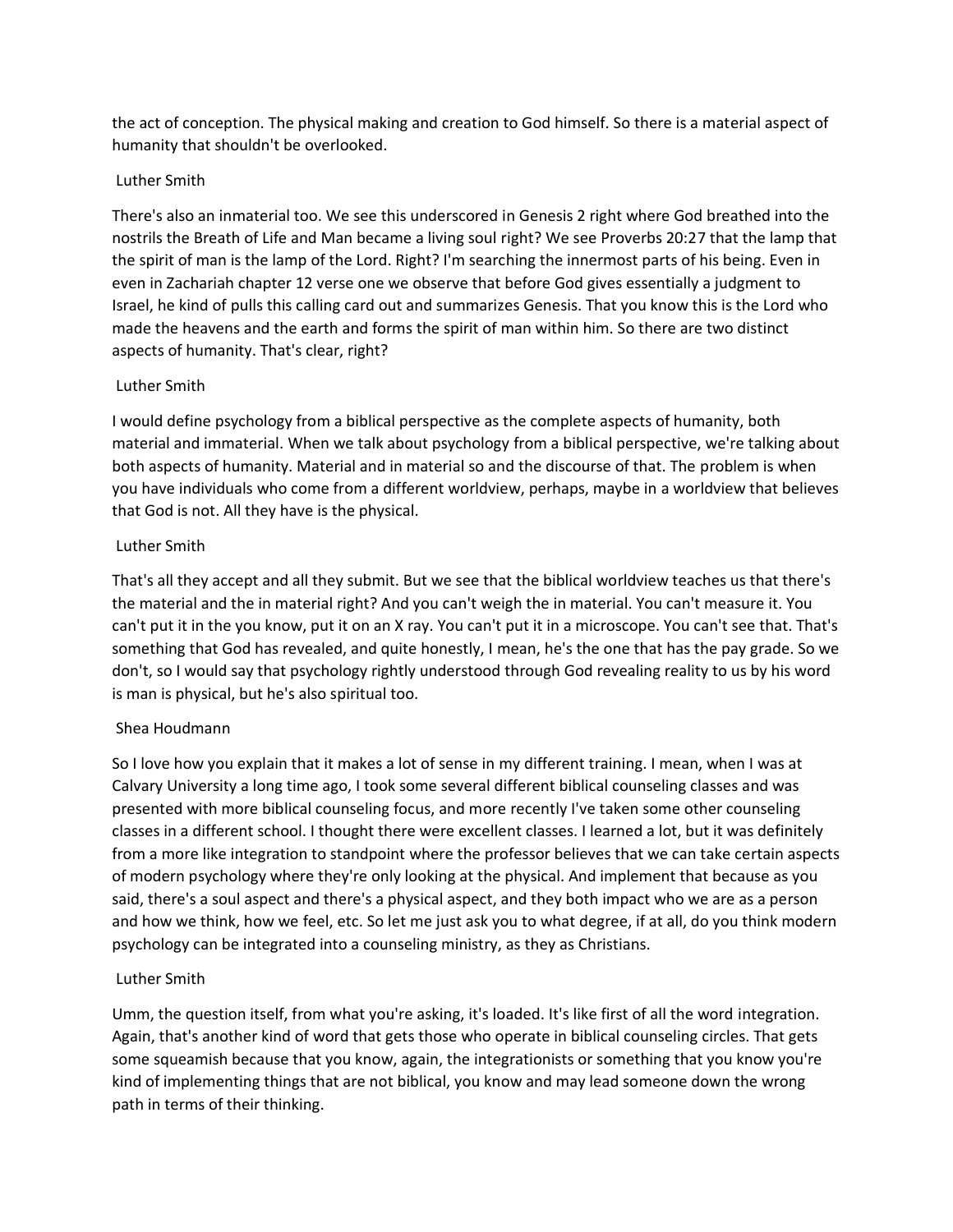#### Luther Smith

Oftentimes when I talk to individuals about what we do here at Calvary and, and especially outside of Calvary and then we get into the psychology. I asked him a question I asked him. Do you believe that psychology is a worldview or a field of study field than observational discipline? And a lot of them, some of them say both, but a lot of them say that it's a worldview, and I would I push back on that a little bit and I and I asked them is psychology. Does it make truth claims? Or does the philosophy in psychology make truth claims? Because if psychology is an observational discipline, then it doesn't make any truth claims, it just observes things right? And it's the philosophy that governs and guides our observations.

#### Luther Smith

It's kind of like, I use this example a lot, where you have two individuals and they're looking up at the stars in the sky. Right, and they're observing the Milky Way and the one on the right goes oh my gosh, it's so beautiful right? There both of them are marveling at the at the beauty and grandeur of the of the Milky Way. And one of them goes, oh my gosh, it's so beautiful, right? And the other one goes. Yes, I know it's so beautiful, right? Once a Christian, another one isn't. And then the other Christian. The non Christian turns to the Christian and goes isn't it wonderful how many you know how many billions of years has gone by to where we can actually observe this beauty and grandeur right and the other one turns and goes. I don't think so.

#### Luther Smith

The beauty and grandeur comes from the fact that God created this in six days. They're both looking at the same data. They're looking at the same stars, same stars in the sky, same Milky Way, same everything, but they're coming to two different conclusions. You know what I'm saying and it's because their worldview is informing them of how to observe even the same data, and I find that this is the this is one of the challenges in psychology.

#### Luther Smith

We can look at something and what informs us of what we're looking at. Right is it? Is it, you know? Uh, God is not view or God is view. We could look at the same thing, same brain scans, same MRIs, same things like that. So I would say if this kind of area kind of runs into the a problem with techniques.

So let's say, uh? Person has, you know, is dealing with anxiety. A person who has a God is not view would sit would use breathing techniques and would conclude that you know these breathing techniques are helpful and they are. This is what the data shows, right? But a person who is a biblical a person who has a biblical observation may use breathing techniques in addition to or may use scripture in addition to breathing techniques. Why? Because they understand the physical aspect of man and how breathing affects the Physiology of a person, and they understand that one's worldview and perspective probably needs to be altered at some point somewhere along the line, right from what you're dealing with.

#### Luther Smith

We see this in scripture all the time. Philippians 4. Uhm, even Matthew even Matthew 6 so. So uhm, I would say that the question isn't can should some aspects of modern psychology be integrated into counseling ministry? 'cause I can ask the question what in modern psychology? Yeah, I'm saying what?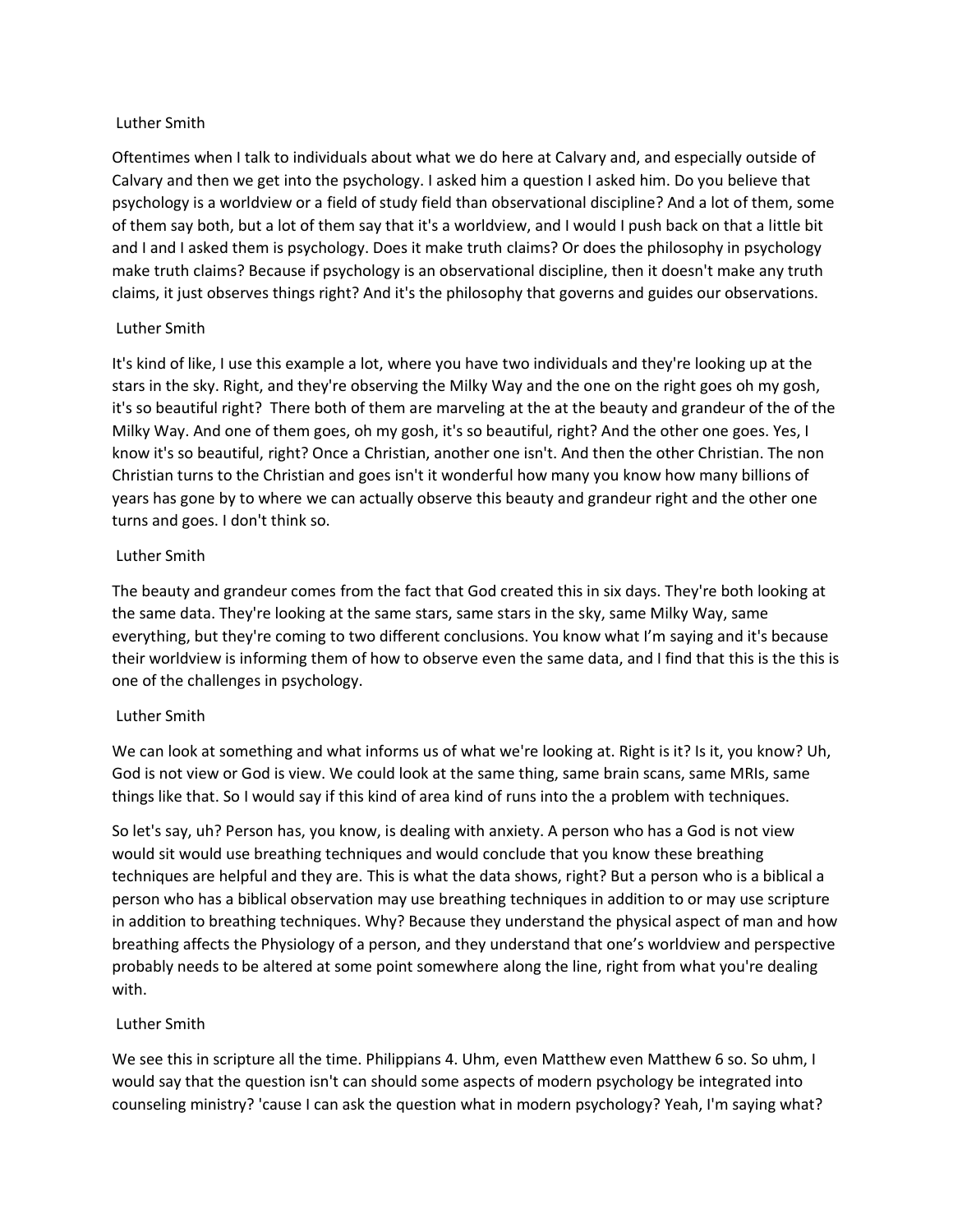What are we talking about? Are we talking about philosophy or are we talking about technique? If we're talking about techniques, well, then I think that there's a.

#### Luther Smith

I think that there's a discussion that we can have, because, again, the biblical worldview, as it observes, psychology sees both the spiritual and the physical as import. Right, if we're talking about integrating philosophes, do this because your chakras will be cleaned out. Yeah, I'm saying or something like that if we're talking about integrating philosophes that is incompatible. It's incompatible, because now we're talking. Now we're talking about who you are right and what you have, and the Scriptures don't reveal that reveal chakras or, you know, reveal you're just only material. You know I'm saying so.

## Shea Houdmann

Excellent explanation and it really helps, helps me to process, this is still something I'm wrestling with in trying to figure out so at Got Questions if we're a ministry that's focuses on answering questions from the Bible and someone asked us a question that as a counseling component, we have to address that from the Bible, especially with the limitations of trying to do any sort of counseling exclusively online, but in some of the studies, like reading for example about cognitive behavioral therapy and just reading some of this, and I'm like now a lot of this reminds me of be transformed by the renewing of your mind. That as God renews our mind that impacts our behavior. And obviously we could do an entire episode just discussing cognitive behavioral therapy, so I don't want to go too much into the weeds, but I see like what you're saying with some techniques that they've discovered through observation that actually works. I don't really see why that be contradictory to biblical counseling, but in terms some of the philosophes that's behind cognitive behavioral therapy. Those are not compatible. So is that sort of the right balance here you're hinting at.?

#### Luther Smith

Yeah, I would even go so far as to say these individuals who use these techniques, they haven't discovered them. Does that make sense? They are using them. See for those of us who believe that the scriptures that that God has revealed everything right, that that everything we're in relation to man and the substance of man, and how man functions right for those who like, have these techniques, I would submit to you that they borrow from the biblical perspective. That they borrow from them that that they understand by observation that the material aspect of humanity is important, and when you address those you know and give comfort and things like that, that a person there's benefits to that well, we would say the same thing too, as a matter of fact, we would, we ought to be, you know, pounding our fists on the lectern going yeah this is what we believe too, this is this is a part. This is an area that that is of importance to us

#### Luther Smith

As a matter of fact in first Thessalonians chapter 5, verse 12, I believe, Paul at the completion of his letter, basically summarizes essentially the activity of the Saints in Thessalonica, and he says admonish the unruly, encourage the faint hearted and help the weak. That word weak in the text refers to a person who's physically ill. Who is incapable.

#### Luther Smith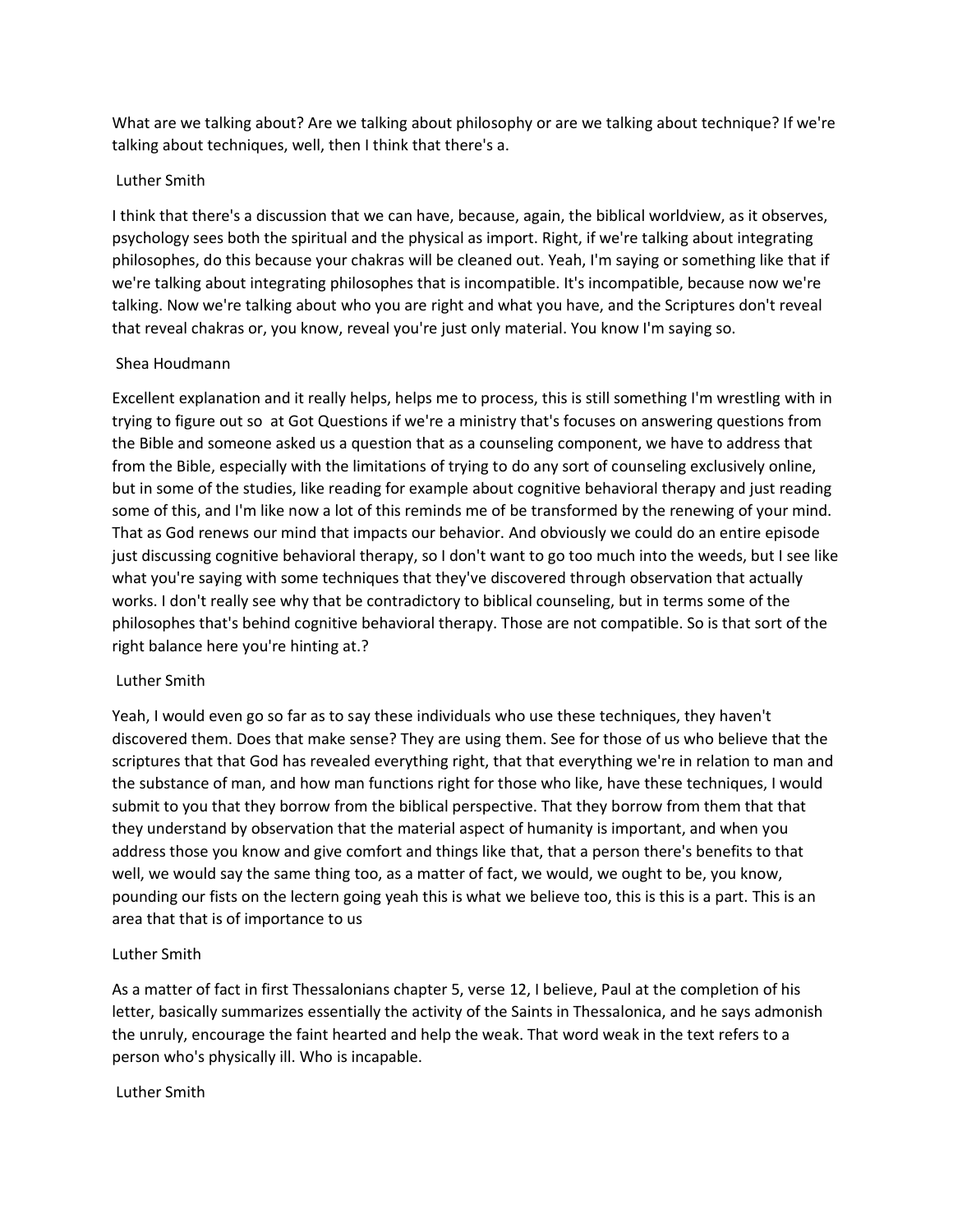So you can put those who deal with sickness. You could put those who have, you know, specific disabilities you can put that in there that we are to assist them that is completely compatible with individuals who are working in using techniques to address physical things, but. We would also include that there is an aspect of humanity and in material aspect that must be addressed as well right and for the unbeliever to present to them while even while we're dealing with their physical needs. But to present to them the grace of God found in the gospel, right? So that they will know and believe, and once they become believers to build on that knowledge of what they know, so that they will know how to observe reality and make good choices right in their relationships. In in, in the way that they function in the world because God has given us all of this wisdom.

#### Luther Smith

So I would. I would agree with you that that I'm like, you know we CBT and all of those. I would say that they didn't. They didn't discover anything. This this has been wisdom and insight that has been given to us in God's word. They just happened to package it and put it in a model. Yeah, I'm saying, with a with perhaps even poor philosophy behind that model. You know, yeah.

#### Shea Houdmann

Well said to the philosophical side of psychology, briefly, if I often hear the saying like all truth is God's truth, trying out there that if a unsaved secular psychologists philosophers discovering something that's true, it's true because it's God truth and when I look at someone like Sigmund Freud or some of the early psychologists, even some of the Popular psychologists today. Looking at their background, I don't think God hating Atheists, is a pejorative in that sense, and their. No, that's really who they are. To me. It's almost like the a broken clock is right twice a day concept in that just from where human beings created in the image of God, even when we don't know him, we can discover truth. But I really, really struggle with trying to implement anything from a person from that perspective. Knowing their worldview really creates a barrier for me in trying to think anything they could possibly discover would actually be true and good and valuable.

#### Luther Smith

Right I think all truth is God's truth that is a true statement. Because God is the ultimate source of truth, right? He is the absolute reality, right? But I think even more so when we talk about that statement. I think that there needs to be a discussion about the various. All truth is God's truth, but there are different categories.

#### Luther Smith

OK, so. For instance, when we talk about creation itself and how we function as human beings, we are in one sense talking about material truth, right? So when scientists or biologists examine the cell right or they examine minerals and chemicals and things like that. We're working with material means. The best practices for pregnancy and conception and delivery and things like that. We are looking at natural observation, right? So then there's that there's that natural truth, and that material truth, I call it.

#### Luther Smith

And then you have the what I said the in material right and all of the faculties and abilities of the in material, the mind, the will, the emotions I. There's and as a matter of fact I could remember in my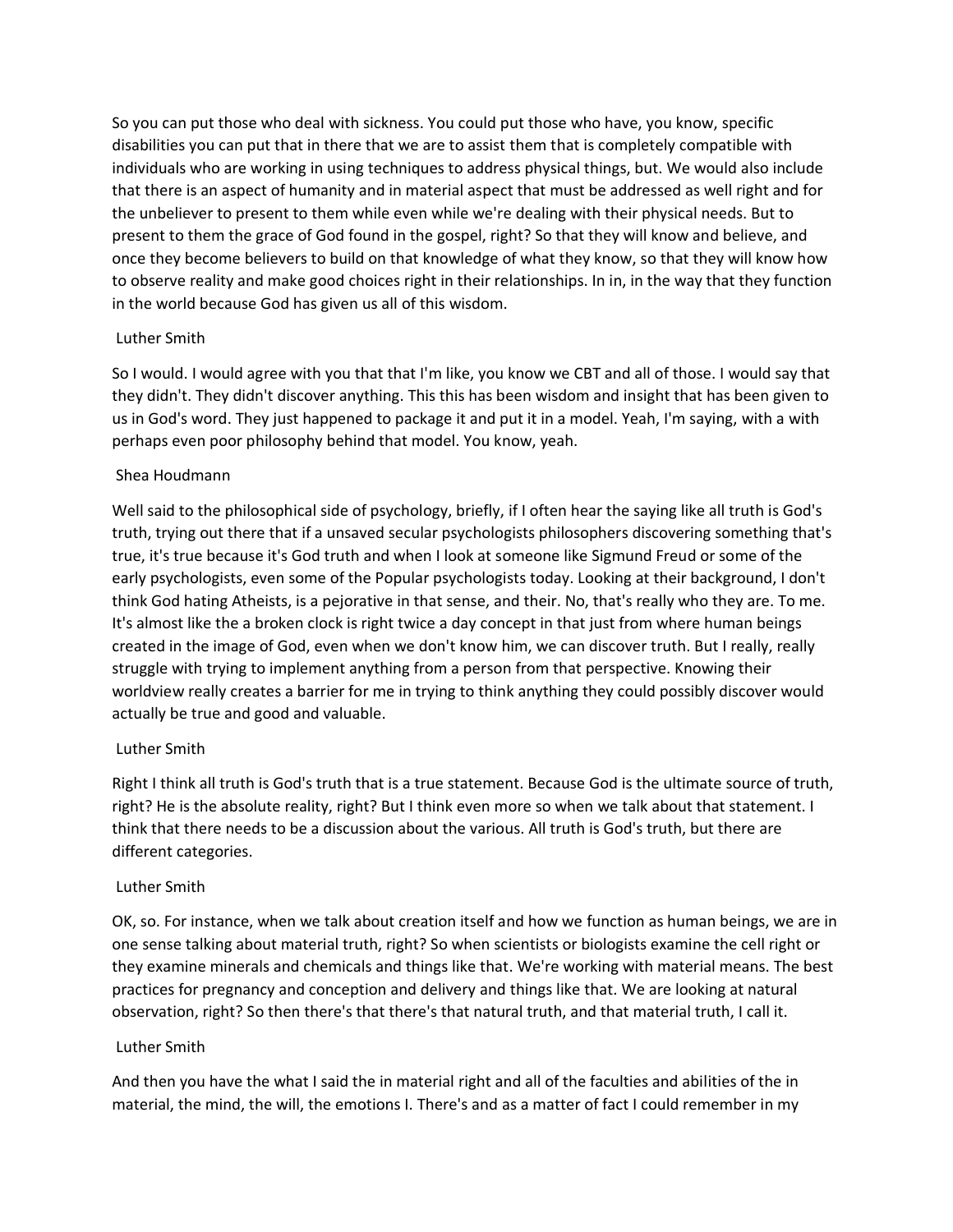studies being taught that memories are stored in the brain, right? And the argument that they use is observing people with Alzheimer's right that that the degenerative properties that happen within Alzheimer's, that the plaque that they call it plaque within the brain, it doesn't it inhibits basically neuronal functioning within the brain. That people forget things right. They forget who they forget where they you know they forget who they are, they forget what other people are or even dementia, right? Which is a deterioration of the brain and they concluded that because of that, because a person doesn't remember. That that's where memories are stored, right? That's not what God's word tells us. God's word tells us who knows the thoughts of a man except the spirit of a man that's in him. Just because we see the brain lighting up right and activity. That doesn't mean. That that's where it starts.

## Luther Smith

Yeah, I'm saying that the spirit and the body integrates right? And so and so as the as the as the spirit thinks and ponders and questions and things like that that comes out of one's spirit, one in material right again that's something you can't weigh. You can't weigh, you can't see you, could you?

## Luther Smith

It doesn't matter if you drink all of the all of the of the liquid and the fluid in the world for an fMRI scan, you're not going to see that, right? That's something that God has informed us about in his word, so you have material truth and then you have in material truth. That's truth too. And then you have what I call operational or functional truth.

## Luther Smith

That's the truth that's found in proverbs how you live your life with wisdom. Proverbs one to know wisdom and instruction to discern the sayings of understanding. To receive instruction in wise behavior, righteous justice and integrity. Right to make wise choices. That's truth too, right? So to say, all truth is God's truth there, that is a truthful statement. The problem is individuals who see truth and use a worldview that doesn't acknowledge the source of that truth. So atheists those or those who are hostile to God, they can observe things that are truthful.

# Luther Smith

You know, a cell divides. That's what it does. This is what we see. Why does the cell divide? Oh, because billions of years ago over the process of time, genes decided that they, you know they you know the best genes decided that they wanted to do this. Now we're talking about something different. You know, I'm saying. We can acknowledge that the cell divides.

#### Luther Smith

I've never heard you know another thing too that that's interesting. I've never heard an atheist say that beating your spouse is the best thing for your marriage. I've never heard that I have heard some other crazy things, but I've never heard that right. See, they acknowledge the truth. They just deny the source of it.

Luther Smith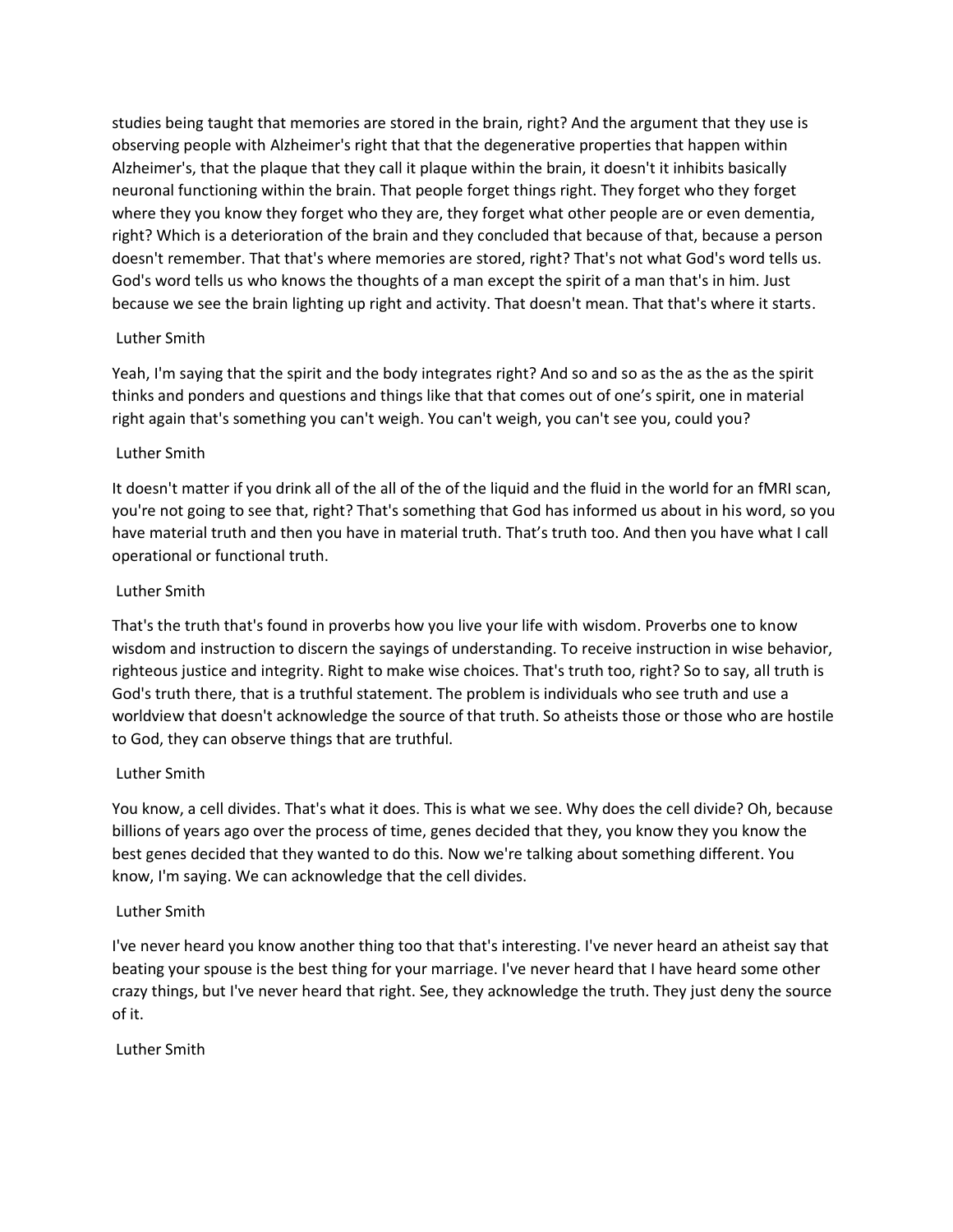Yeah, so I. I would say that all truth is God's truth, but what truth are we talking about? Are we talking about natural truth? They can acknowledge that. That are we talking about in material truth? They probably won't acknowledge that because their worldview won't allow them to. You know, I'm saying.

#### Shea Houdmann

Yeah, so as a Biblical counselor and this may be our last question. Obviously there's way more that we could go into. We could do probably an entire episode on most of the different items we've talked about today. What does it mean that you that the Bible is sufficient in terms of counseling? So does the Bible truly tell us everything? We need to know in order to be able to adequately give people the counsel that they need.

#### Luther Smith

When we are talking about the substance and nature of humanity and how humanity is supposed to function in the world. And if we're talking about the source and the origin of this wisdom and who gave us this wisdom, the Bible is indeed sufficient. It is enough.

#### Luther Smith

It is enough now, some might. Some might argue. Well, it doesn't tell us, you know about antidepressants. And it doesn't tell us about psychiatric drugs. And it doesn't tell us it doesn't have to and, and because the reason why is because of Ephesians 2 because of Titus two that we are God's workmanship in Christ Jesus. Created to do good works. I put that under the realm of good works.

#### Luther Smith

The Bible is indeed enough to tell us about the function and nature of humanity. That man indeed has an active sin issue. That it we are hostile to God. And I know that people don't. People don't like to hear that, but that's the truth and the scriptures outline this clearly right? Romans 3 right? Ephesians 2 all of these things are outlined clearly. There's also the aspect and reality of the fact that we live in a cursed world, due to the sin of humanity and the world at large. So the you know we grow even if we didn't commit one single active sin, we're still going to die because that is the result of the fall. We grow old. Things don't work well. You know I'm saying people are born with defects. This is the nature of where we live, so we acknowledge that too.

#### Luther Smith

As a matter fact, the same verse that I used earlier, 1st Thessalonians 5 verse 12, has within it the component of dealing with active sin and the effects of what has gone on and living in a cursed world admonishing the unruly. That's clearly a. That's clearly an issue of active sin. Clearly you are to warn and instruct those who act disorderly, but encouraging the faint hearted. There are things that happen in this world that is not our fault. And deaths in the family people dying, you know. And we didn't expect that. Those things hurt and sting, right? Because of the reality of death, which praise the Lord will end soon. And then to help the weak. That there are things that happen to us physically. Sometimes we can be healthy and eat well and things don't work well because this world is this world is under a curse, unfortunately. But we have the hope of it being remedied in the future by him.

#### Luther Smith